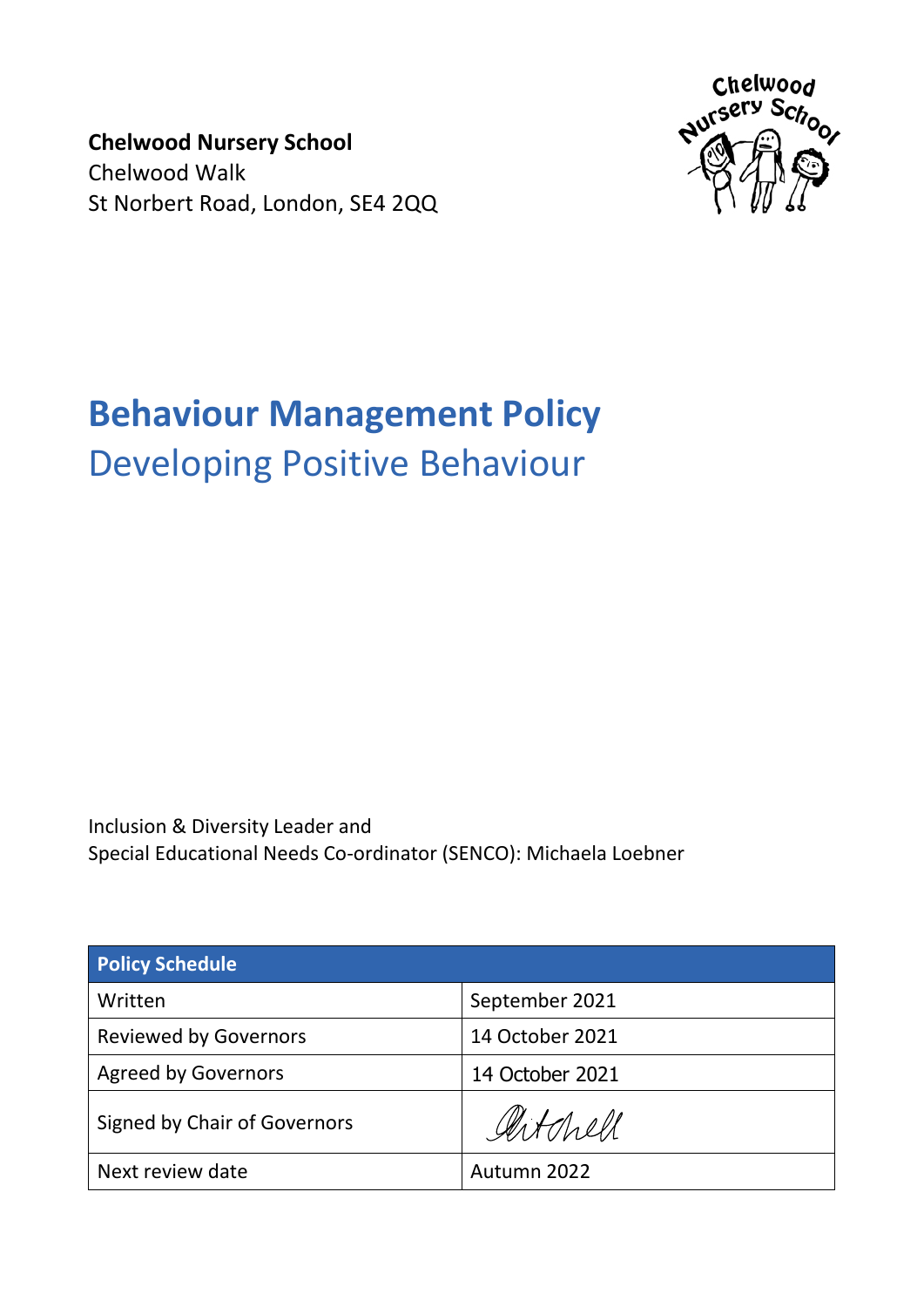# **Behaviour Management Policy** Developing Positive Behaviour

This policy document has been written to inform all those who work within the school or who have contact with it :- parents, staff, governors, representatives of the L.A., visitors and members of the local community, of Chelwood Nursery School's approach to Behaviour Management.

This policy has been produced by all members of staff, represents whole school reflection on our practice and our developing understanding of young children's social and emotional development and our understanding of behaviour. We note that the new SEND code of practice 0-25 (2014) has removed 'behaviour social and emotional' category of Special Educational Needs (SEN) replacing it with 'social, emotional and mental health'. This puts much greater emphasis on the underlying needs of children young people and moves away from the labelling of behaviour itself as SEN.

This policy supports and informs our practice, and as a working document, it is open to review and modification in the light of the needs of the school, families and children.

Chelwood Nursery School aims to provide a happy, welcoming, relaxed, stimulating, calm, and safe environment in which the diversity of social and cultural backgrounds of our school community are valued, respected and celebrated. Central to this provision is our commitment to working in partnership with all parents and carers. We have high expectations of positive and cooperative behaviour and of mutual respect and support for one another. We expect all adults in school (staff, volunteers, students, parents and carers) to provide a positive model of behaviour by treating children and one another with friendliness, care and courtesy.

Our school's ethos of respect includes all interactions within school - between adults and adults, adults and children, children and children. Respect includes caring not only for one another, and their property, opinions and creations, but also for equipment, surroundings and living things.

### **What underpins positive behaviour?**

How do we support children's social and emotional development at Chelwood?

We believe that children flourish best when their personal, social and emotional needs are met and where there are clear and developmentally appropriate expectations for their behaviour.

At this young age all children are learning how to interact with the world, and developing the social skills they need to make positive relationships with their peers and with adults and need to feel safe and secure, valued and listened to.

This is expressed in child friendly intentions:

- I look after myself / keep myself safe
- I look after other people / keep others safe
- I look after the environment around me

These statements help us to ensure we have a consistent approach to children's behaviour, as they make clear to adults and to children what is acceptable and what is not. Across the school it is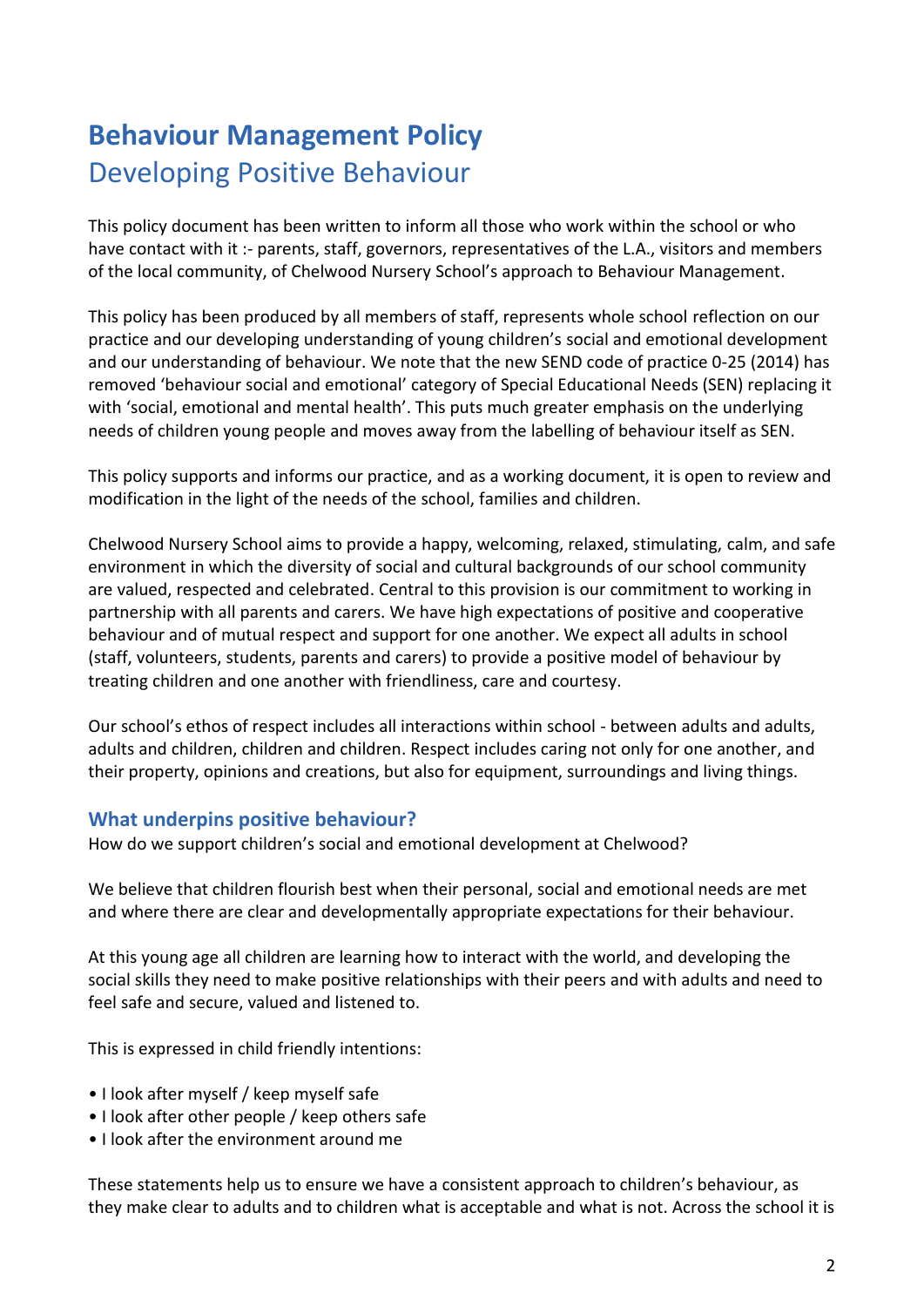therefore clear what behaviours we are helping children to develop and what behaviours we need to challenge.

Chelwood Nursery School has a whole school approach to meeting children's social and emotional needs through:

- A focus on welcoming families and ensuring that children's home and cultural backgrounds are reflected in our school environment to support children's sense of belonging, selfesteem and confidence
- Home visits offered to all new families
- Each child to have a key person with a focus on relationships and ongoing communication with parents
- our personalised curriculum which meets individual needs (involving understanding of children's schematic play, learning styles and interests)
- collaborative play opportunities involving cooperation, negotiation and sharing supports children's development of these fundamental social skills experience of positive, respectful relationships.
- clearly communicated and consistently reinforced boundaries and expectations for all
- a collaborative approach to identifying difficulties and putting strategies in place for individual children.

We understand that children are best able to manage their behaviour when they have secure attachments and have experience of positive relationships and when they are feeling safe and valued. Our practice at school can have a positive impact when we provide a nurturing, caring environment, attuned and responsive relationships with children and work collaboratively and sensitively with parents.

It is important for children to know that adults will always listen to them, will support them in making relationships and in dealing with difficult situations, including if they are upset by or hurt by another child.

### **Understanding what lies behind negative behaviour**

During their time at Chelwood, children will develop their social skills, behaviour and self-control. Some children, however, struggle to follow routines, may use physical actions that can injure others in their interactions, or unkind words that can upset others and therefore need additional individual support to keep themselves, others and the environment safe.

At the heart of our approach to tackling these unacceptable behaviours as they arise and providing additional support to help children develop positive behaviour, is a recognition of the importance of understanding what is at the root of difficult, challenging or unusual behaviour. We need to work with parents to understand what makes children tick and what they find tricky, what may trigger their challenging behaviours and what the child is struggling with. The key person plays a valuable role in this process.

We recognise behaviour as communication, perhaps an expression of underlying feelings that they cannot manage or a way of telling us all that they cannot cope. Behaviour difficulties can reflect an unmet need e.g. communication difficulties, social interaction difficulties, emotional and mental health needs. Children's home lives, their relationships and the security of their early attachments,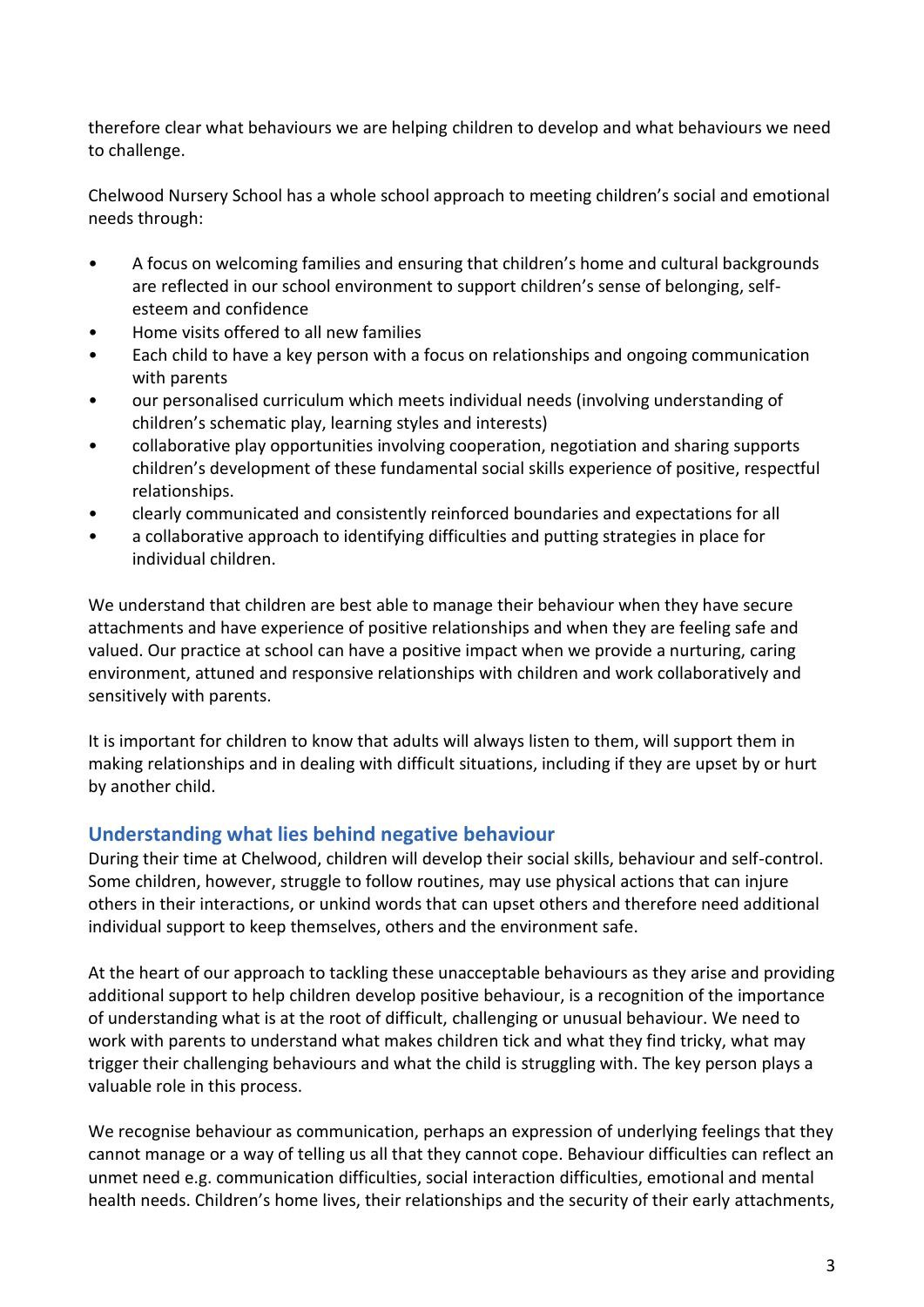feeling tired, hungry or unwell, housing conditions – all issues beyond a child's control - can all have an impact on children's well being and affect their behaviour development. Some children may struggle to manage the busy, stimulating school environment, finding it overwhelming or confusing, and may find changes in routine or familiar adults very unsettling.

In addition, staff are mindful at all times that changes in a child's behaviour, or distressed behaviours, can also be an indicator of abuse and will follow their responsibilities in relation to our safeguarding policies and procedures in keeping children safe.

# **What strategies and approaches do we use to support children's behaviour development?**

In addition to whole school expectations and modelling by adults of respectful, caring relationships which promote care for one other, and a safe environment, we also draw upon a wealth of positive strategies for handling inconsiderate behaviour which are matched to individual children's needs, ages and stages of development.

- Adults being consistent and persistent and following through.
- Adult support for children to reflect on the impact of their own actions and to make amends – e.g "what can we do to make it better?" following a Restorative Justice approach
- Adults modelling the behaviour and language of social interaction turn taking and sharing and negotiating skills.
- Reinforcing positive behaviour by taking all opportunities to reward children with attention and praise.
- Visual support to understand and follow routines and what is going to happen next, with visual timetables, 'now and next' boards.
- Visual prompts to support positive behaviour and expectations listening, looking etc
- Using tone of voice and facial expressions, together with simple language, to support children's understanding of how we feel about their actions.
- Additional adult support at key times e.g. transition.
- Supporting success in following routines by providing 'tidy up' opportunities outdoors if the busy classroom at this time is too difficult to cope with.
- Opportunities for physical, large scale play outdoors in natural environment.
- Access to calmer, quiet spaces to reduce anxieties.
- Warm and caring adults, who are responsive to children's emotional needs, offer cuddles, asking "Do you need a cuddle/hug?"
- Resources such as feelings books and social stories,
- Supporting children's independence and ability to feel safe, secure and in control of themselves in a social environment – saying "Stop it – I don't like it" in response to the actions/behaviours of others.
- Puppet play to enable exploration of friendship, feelings, social interactions.
- Alternative opportunities for children who find large gathering time distressing or difficult to cope with e.g. helping adults to set up classroom,
- Children encouraged as role models with planned partnering so that they can support each other.
- Use of Involvement and Well Being observations– as both an indication of children's needs and as a means of reflecting on how successfully we are meeting these needs.
- Use of '2 choices' strategy to enable children who have a need to be in control, to comply with adult requests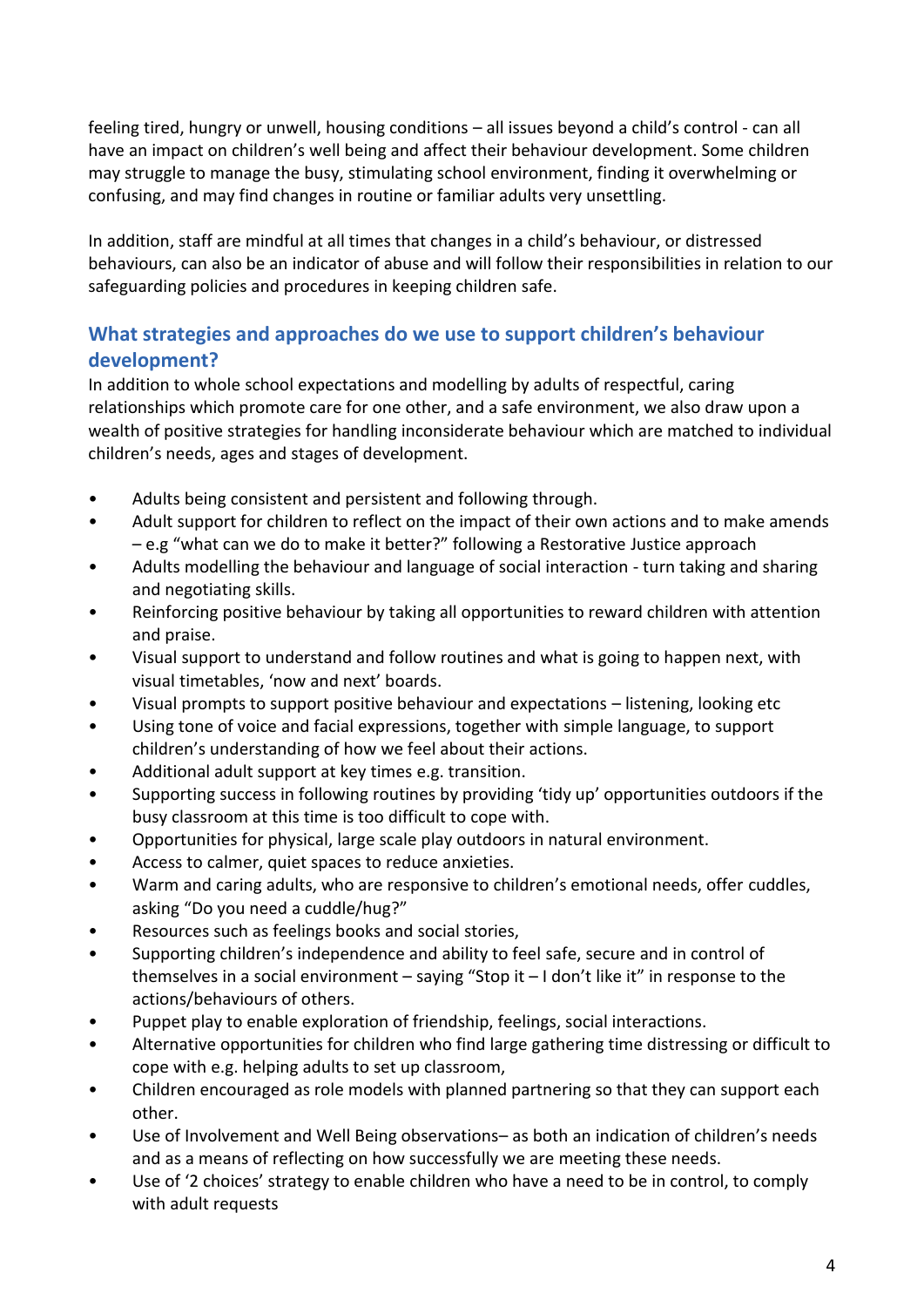- Sand timers to support turn taking and sharing skills.
- Targeting children to experiences they find emotionally calming singing, music, sensory box.
- Access to additional resources for children with particular sensory difficulties e.g. ear defenders, weighted blanket.
- Ongoing communication with parents with an emphasis on building positive and onstructive relationships, with support of key person.

We do not use negative language such as 'naughty' or 'silly' to describe the child as it serves only to label that child.

The approach outlined above promotes positive behaviour, the development of positive relationships and social interaction. At the same time it guides our strategies for tackling negative behaviours.

# **Managing negative behaviour**

It is with this understanding that we will always intervene in response to actions that endanger the child herself / himself, or others, or damage equipment/resources.

- Adults intervene immediately to keep children safe and support positive resolution, drawing upon our understanding of the individual child, consistent whole school expectations, and using agreed strategies.
- Supporting a child's emotional regulation is an essential part of our behaviour management, mental health and wellbeing approach to working with children in school.
- Staff support children in regulating their emotions using a range of strategies, including coregulation techniques, mirroring and empathy, which impacts positively on a child's emotional wellbeing and behaviour.
- We support children to find quiet spaces to calm and regulate which involves acknowledging feelings, and supporting children to gain control over their feelings and feel calmer. When calm staff will explain what was not acceptable about the child's behaviour, so that they can learn a more appropriate response, or talking about the impact their actions have had on
- others. staff will then support children in making amends. This encourages critical thinking, problem solving and development of skills in sharing, mediation and reflection. In making amends we do not require children to say 'sorry' although this may happen, instead we would encourage children to show care and consideration for anyone they have upset or hurt.
- If a child's actions present a possible risk to themselves, others or environment, the class teacher/team and SENCO will consider the best strategy to meet the child's needs, and the needs of the rest of the class. This process involves parents/carers so the school and family can work together in partnership to understand the root of the child's needs. -
- Concerns are always shared with parents and carers.
- If despite a consistent approach and additional strategies, a child's behaviour continues to be of concern, the Inclusion and Diversity Leader (SENCO) will support the class team in collaborative problem-solving process.
- The Inclusion and Diversity Leader (SENCO) may seek the advice of outside professionals such as the school's link Educational Psychologist or other professionals e.g. Drumbeat Outreach Service for children with social communication and interaction difficulties. Such referrals will involve parents' involvement and consent.